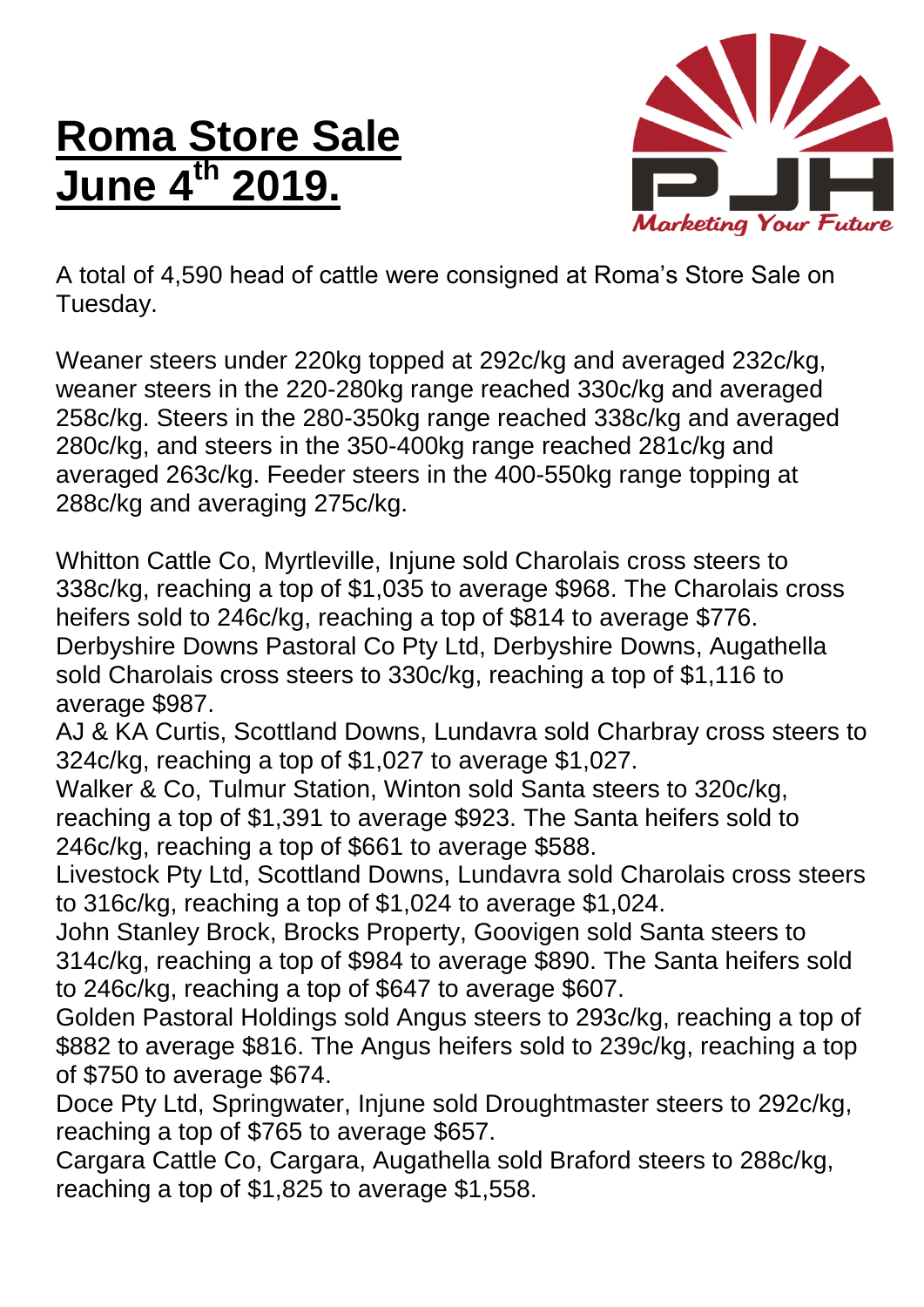R Loughnan, Alicker, Roma sold Charolais cross steers to 281c/kg, reaching a top of \$1,019 to average \$1,019. The Chaorlais cross heifers sold to 245c/kg, reaching a top of \$858 to average \$858.

Raceview Pastoral Co, Raceview, Charleville sold Santa cross steers to 272c/kg, reaching a top of \$944 to average \$860.

S Kidman & Co, Durrie Station, Birdsville sold Brahman cross steers to 271c/kg, reaching a top of \$1,464 to average \$1,364.

PR & MC Maunder, Wilga Lea, Wallumbilla sold Hereford cross steers to 266c/kg, reaching a top of \$831 to average \$691. The Hereford cross heifers sold to 228c/kg, reaching a top of \$574 to average \$522.

Heifers under 220kg topped at 246c/kg and averaged 202c/kg, while heifers in the 220 – 280kg range topped at 248c/kg and averaged 213c/kg. Heifers in the 280-350kg range topped at 246c/kg, averaging 211c/kg. Heifers in the 350-450kg range topped at 254c/kg, averaging 224c/kg.

Huckitta Enterprise, Huckitta, Alice Springs sold Droughtmaster heifers to 240c/kg, reaching a top of \$842 to average \$595.

RM & TL Ferguson, Bitmor, Roma sold Charolais cross heifers to 240c/kg, reaching a top of \$798 to average \$798.

WA & KE Freeman, Meeleebee Downs, Wallumbilla sold Santa heifers to 240c/kg, reaching a top of \$720 to average \$627.

GL & JA Bryant, Amarillo, Roma sold Droughtmaster heifers to 230c/kg, reaching a top of \$810 to average \$810.

Cows in the 300-400kg range reached 188c/kg and averaged 129c/kg, while cows in the 400kg-500kg range reached 230c/kg and averaged 172c/kg. Cows over 500kg topped at 216c/kg, averaging 195c/kg.

GC & TE Nielsen, Mt Weribone, Surat sold Charolais cross cows to 211c/kg, reaching a top of \$1,289 to average \$1,058. Foyleview Pastoral Co, Foyleview, Mitchell sold Simbrah cross cows to 206c/kg, reaching a top of \$1,031 to average \$759.

## *PJH sell 3 3<sup>rd</sup>* **position next week.**

*Please be aware that all cattle being sold must be accompanied by a National Cattle Health Declaration as well as NVD*